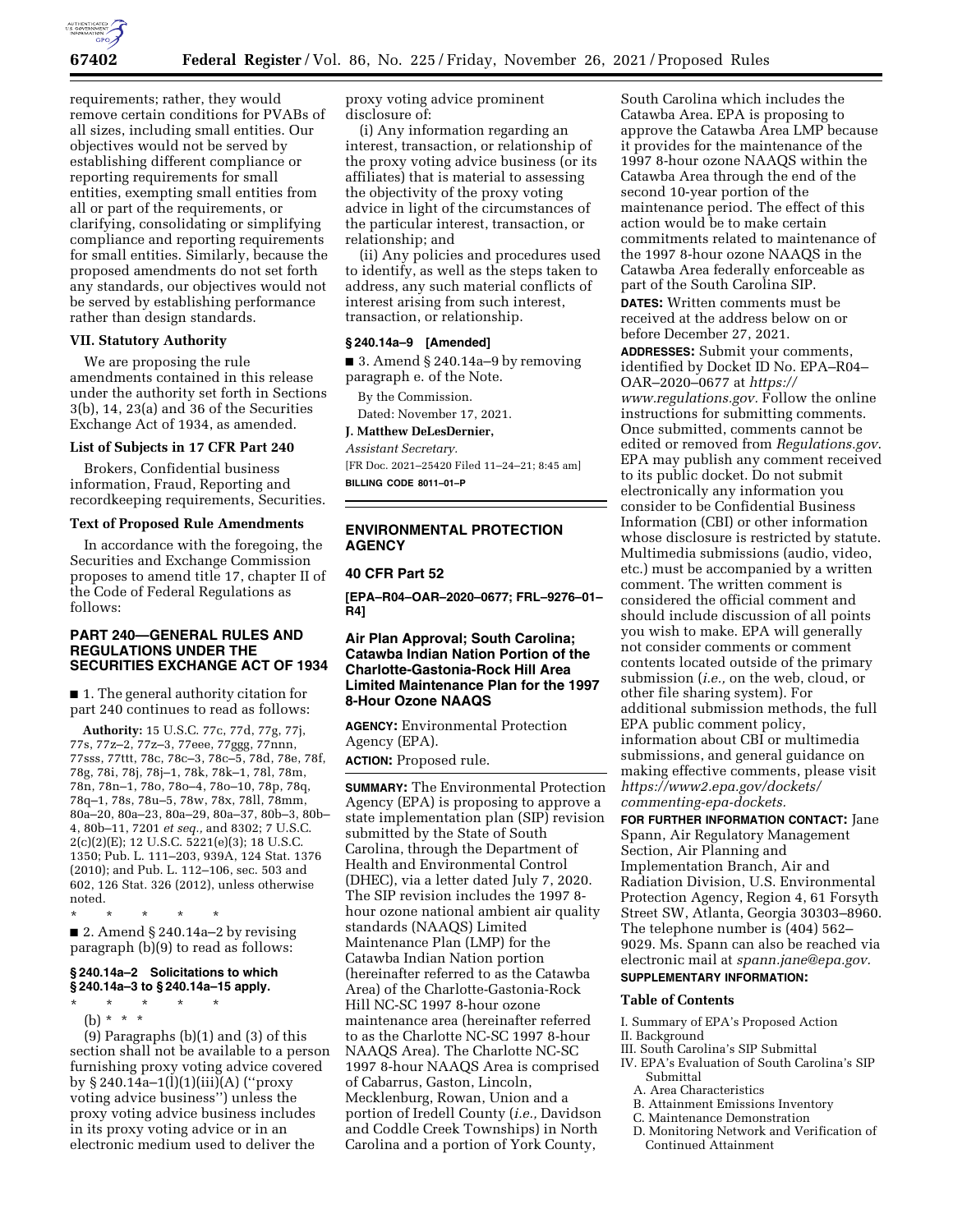E. Contingency Plan

F. Conclusion

V. Transportation Conformity and General Conformity

VI. Proposed Action

VII. Statutory and Executive Order Reviews

#### **I. Summary of EPA's Proposed Action**

In accordance with the Clean Air Act (CAA or Act), EPA is proposing to approve the Catawba Area LMP for the 1997 8-hour ozone NAAQS, adopted by DHEC on July 7, 2020, and submitted by DHEC as a revision to the South Carolina SIP under a letter dated July 7, 2020.1 In 2004, the Charlotte NC-SC 1997 8-hour NAAQS Area, which includes the Catawba Area, was designated as nonattainment for the 1997 8-hour ozone NAAQS. Subsequently, in 2012, after a clean data determination 2 and EPA's approval of a maintenance plan, the South Carolina portion of the Charlotte NC-SC 1997 8 hour NAAQS Area, which includes the Catawba Area, was redesignated to attainment for the 1997 8-hour ozone NAAQS.

The Catawba Area LMP is designed to maintain the 1997 8-hour ozone NAAQS within the Catawba Area through the end of the second 10-year portion of the maintenance period beyond redesignation. EPA is proposing to approve the plan because it meets all applicable requirements under CAA sections 110 and 175A.

As a general matter, the Catawba Area LMP relies on the same control measures and relevant contingency provisions to maintain the 1997 8-hour ozone NAAQS during the second 10 year portion of the maintenance period as the maintenance plan submitted by DHEC for the first 10-year period.

#### **II. Background**

Ground-level ozone is formed when oxides of nitrogen  $(NO<sub>X</sub>)$  and volatile organic compounds (VOC) react in the presence of sunlight. These two pollutants, referred to as ozone precursors, are emitted by many types of pollution sources, including on- and offroad motor vehicles and engines, power plants and industrial facilities, and smaller area sources such as lawn and garden equipment and paints. Scientific evidence indicates that adverse public health effects occur following exposure to ozone, particularly in children and in adults with lung disease. Breathing air containing ozone can reduce lung function and inflame airways, which can increase respiratory symptoms and

aggravate asthma and other lung diseases.

Ozone exposure also has been associated with increased susceptibility to respiratory infections, medication use, doctor visits, and emergency department visits and hospital admissions for individuals with lung disease. Children are at increased risk from exposure to ozone because their lungs are still developing and they are more likely to be active outdoors, which increases their exposure.3

In 1979, under section 109 of the CAA, EPA established primary and secondary NAAQS for ozone at 0.12 parts per million (ppm), averaged over a 1-hour period. *See* 44 FR 8202 (February 8, 1979). On July 18, 1997, EPA revised the primary and secondary NAAQS for ozone to set the acceptable level of ozone in the ambient air at 0.08 ppm, averaged over an 8-hour period. *See* 62 FR 38856 (July 18, 1997).4 EPA set the 8-hour ozone NAAQS based on scientific evidence demonstrating that ozone causes adverse health effects at lower concentrations and over longer periods of time than was understood when the pre-existing 1-hour ozone NAAQS was set. EPA determined that the 8-hour ozone NAAQS would be more protective of human health, especially children and adults who are active outdoors, and individuals with a pre-existing respiratory disease, such as asthma.

Following promulgation of a new or revised NAAQS, EPA is required by the CAA to designate areas throughout the nation as attaining or not attaining the NAAQS. On April 15, 2004, EPA designated the Charlotte NC-SC 1997 8 hour NAAQS Area which consists of Cabarrus, Gaston, Lincoln, Mecklenburg, Rowan, Union and a portion of Iredell County (*i.e.,* Davidson and Coddle Creek Townships) in North Carolina and a portion of York County, South Carolina, including the Catawba Area, as nonattainment for the 1997 8 hour ozone NAAQS. The designation became effective on June 15, 2004. *See*  69 FR 23858 (April 30, 2004).

Similarly, on May 21, 2012, EPA designated areas as unclassifiable/ attainment or nonattainment for the

2008 8-hour ozone NAAQS.5 The Catawba Area was designated unclassifiable/attainment although the surrounding Charlotte—Gastonia-Rock Hill NC-SC Area 6 (hereinafter referred to as the Charlotte NC-SC 2008 NAAQS Area) was designated as nonattainment for the 2008 8-hour ozone NAAQS and classified as a marginal nonattainment area. This designation became effective on July 20, 2012.7 In summary, the Catawba Area was included in the Charlotte NC-SC 1997 8-hour NAAQS boundary designation in 2004 but was not included in the Charlotte NC-SC 2008 NAAQS boundary designation in 2012.

In addition, on November 16, 2017, areas were designated for the 2015 8 hour ozone NAAQS. The entire states of North Carolina and South Carolina including the Catawba Indian Nation were designated attainment/ unclassifiable for the 2015 8-hour ozone NAAQS, with an effective date on January 16, 2018.8

A state may submit a request to redesignate a nonattainment area that is attaining a NAAQS to attainment, and, if the area has met other required criteria described in section 107(d)(3)(E) of the CAA, EPA may approve the redesignation request.9 One of the criteria for redesignation is to have an approved maintenance plan under CAA section 175A. The maintenance plan must demonstrate that the area will continue to maintain the NAAQS for the period extending ten years after redesignation, and it must contain such additional measures as necessary to

6The Charlotte—Gastonia-Rock Hill NC-SC Area for the 2008 8-hour ozone NAAQS consists of portions of Cabarrus, Gaston, Iredell, Lincoln, Rowan and Union Counties and the entirety of Mecklenburg County in North Carolina, and a portion of York County, South Carolina which excludes the Catawba Area.

9Section 107(d)(3)(E) of the CAA sets out the requirements for redesignating a nonattainment area to attainment. They include attainment of the NAAQS, full approval of the applicable SIP pursuant to CAA section 110(k), determination that improvement in air quality is a result of permanent and enforceable reductions in emissions, demonstration that the state has met all applicable section 110 and part D requirements, and a fully approved maintenance plan under CAA section 175A.

 $^{\rm 1}$  EPA received the SIP submission on July 10, 2020.

<sup>2</sup>*See* 77 FR 13493 (March 7, 2012).

<sup>3</sup>*See* ''Fact Sheet, Proposal to Revise the National Ambient Air Quality Standards for Ozone,'' January 6, 2010, and 75 FR 2938 (January 19, 2010).

<sup>4</sup> In March 2008, EPA completed another review of the primary and secondary ozone NAAQS and tightened them further by lowering the level for both to 0.075 ppm. *See* 73 FR 16436 (March 27, 2008). Additionally, in October 2015, EPA completed a review of the primary and secondary ozone NAAQS and tightened them by lowering the level for both to 0.070 ppm. *See* 80 FR 65292 (October 26, 2015).

<sup>5</sup> In 2011, EPA established the ''Guidance to Regions for Working with Tribes during the National Ambient Air Quality Standards (NAAQS) Designations Process'' memorandum providing guidance to EPA Regional Offices for working with federally-recognized Indian tribes regarding the CAA section 107(d) NAAQS boundary designations process for Indian country. *See [https://](https://www.epa.gov/sites/production/files/2017-02/documents/12-20-11_guidance_to_regions_for_working_with_tribes_naaqs_designations.pdf) [www.epa.gov/sites/production/files/2017-02/](https://www.epa.gov/sites/production/files/2017-02/documents/12-20-11_guidance_to_regions_for_working_with_tribes_naaqs_designations.pdf) [documents/12-20-11](https://www.epa.gov/sites/production/files/2017-02/documents/12-20-11_guidance_to_regions_for_working_with_tribes_naaqs_designations.pdf)*\_*guidance*\_*to*\_*regions*\_*for*\_ *working*\_*with*\_*tribes*\_*naaqs*\_*[designations.pdf.](https://www.epa.gov/sites/production/files/2017-02/documents/12-20-11_guidance_to_regions_for_working_with_tribes_naaqs_designations.pdf)* This guidance was then applied to the 2012 designation process for the 2008 ozone NAAQS.

<sup>7</sup>*See* 77 FR 30088.

<sup>8</sup>*See* 82 FR 54232.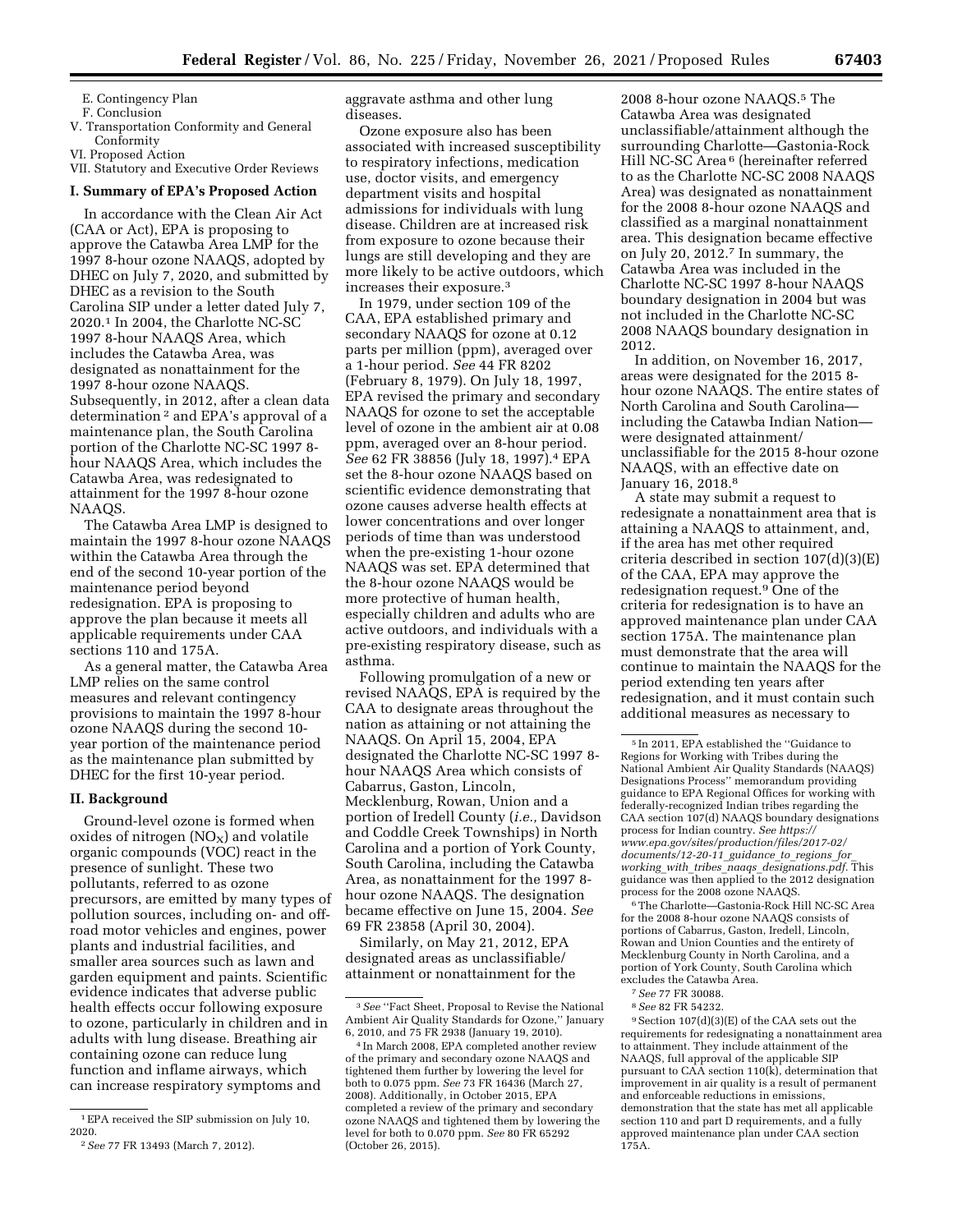ensure maintenance and such contingency provisions as necessary to assure that violations of the NAAQS will be promptly corrected. Eight years after the effective date of redesignation, the state must also submit a second maintenance plan to ensure ongoing maintenance of the NAAQS for an additional ten years pursuant to CAA section 175A(b) (*i.e.,* ensuring maintenance for 20 years after redesignation).

EPA has published long-standing guidance for states on developing maintenance plans.10 The Calcagni memo provides that states may generally demonstrate maintenance by either performing air quality modeling to show that the future mix of sources and emission rates will not cause a violation of the NAAQS or by showing that projected future emissions of a pollutant and its precursors will not exceed the level of emissions during a year when the area was attaining the NAAQS (*i.e.,* attainment year inventory). *See* Calcagni memo at page 9. EPA clarified in three subsequent guidance memos that certain areas could meet the CAA section 175A requirement to provide for maintenance by showing that the area was unlikely to violate the NAAQS in the future, using information such as the area's design value 11 being significantly below the standard and the area having a historically stable design value.<sup>12</sup> EPA refers to a maintenance plan containing this streamlined demonstration as an LMP.

EPA has interpreted CAA section 175A as permitting the LMP option because section 175A of the Act does not define how areas may demonstrate maintenance, and in EPA's experience implementing the various NAAQS, areas that qualify for an LMP and have approved LMPs have rarely, if ever, experienced subsequent violations of the NAAQS. As noted in the LMP guidance memoranda, states seeking an

Nonclassifiable Ozone Nonattainment Areas'' from Sally L. Shaver, OAQPS, dated November 16, 1994; ''Limited Maintenance Plan Option for Nonclassifiable CO Nonattainment Areas'' from Joseph Paisie, OAQPS, dated October 6, 1995; and ''Limited Maintenance Plan Option for Moderate PM<sub>10</sub> Nonattainment Areas" from Lydia Wegman, OAQPS, dated August 9, 2001. Copies of these guidance memoranda can be found in the docket for this proposed rulemaking.

LMP must still submit the other maintenance plan elements outlined in the Calcagni memo, including: An attainment emissions inventory, provisions for the continued operation of the ambient air quality monitoring network, verification of continued attainment, and a contingency plan in the event of a future violation of the NAAQS. Moreover, a state seeking an LMP must still submit its section 175A maintenance plan as a revision to its SIP, with all attendant notice and comment procedures. While the LMP guidance memoranda were originally written with respect to certain NAAQS,13 EPA has extended the LMP interpretation of section 175A to other NAAQS and pollutants not specifically covered by the previous guidance memos.14

In this case, EPA is proposing to approve the Catawba Area LMP because the State has made a showing, consistent with EPA's prior LMP guidance, that the Charlotte NC-SC 1997 8-hour NAAQS Area's ozone concentrations are well below the 1997 8-hour ozone NAAQS and have been historically stable, and that it has met the other maintenance plan requirements. DHEC submitted this LMP for the Catawba Area to fulfill the second maintenance plan requirement in the Act. EPA's evaluation of the Catawba Area LMP is presented below.

In June of 2011, DHEC submitted to EPA a request to redesignate the York County, South Carolina portion of the Charlotte NC-SC 1997 8-hour NAAQS Area (which includes the Catawba Area), to attainment for the 1997 8-hour ozone NAAQS. This submittal included a plan to provide for maintenance of the 1997 8-hour ozone NAAQS in the Charlotte NC-SC 1997 8-hour NAAQS Area through 2022 as a revision to the South Carolina SIP. EPA approved South Carolina's Charlotte NC-SC 1997 8-hour NAAQS Area Maintenance Plan and the State's request to redesignate the South Carolina portion of the Charlotte NC-SC 1997 NAAQS Area to attainment for the 1997 8-hour ozone NAAQS effective December 26, 2012.15

Under CAA section 175A(b), states must submit a revision to the first maintenance plan eight years after redesignation to provide for

14*See, e.g.,* 79 FR 41900 (July 18, 2014) (Approval of the second ten-year LMP for the Grant County 1971  $SO<sub>2</sub>$  maintenance area).

maintenance of the NAAQS for ten additional years following the end of the first 10-year period. EPA's final implementation rule for the 2008 8-hour ozone NAAQS revoked the 1997 8-hour ozone NAAQS and stated that one consequence of revocation was that areas that had been redesignated to attainment (*i.e.,* maintenance areas) for the 1997 NAAQS no longer needed to submit second 10-year maintenance plans under CAA section 175A(b).16 On December 11, 2015, EPA redesignated the South Carolina portion of the Charlotte NC-SC 2008 NAAQS Area (which does not include the Catawba Area) as attainment for the 2008 8-hour ozone NAAQS, and the designation became effective on January 11, 2016. *See* 80 FR 76865.

In *South Coast Air Quality Management District* v. *EPA,* the United States Court of Appeals for the District of Columbia Circuit (D.C. Circuit) vacated EPA's interpretation that, because of the revocation of the 1997 8 hour ozone NAAQS, second maintenance plans were not required for ''orphan maintenance areas,'' *i.e.,* areas that had been redesignated to attainment for the 1997 8-hour ozone NAAQS (maintenance areas) and were designated attainment for the 2008 ozone NAAQS. *South Coast,* 882 F.3d 1138 (D.C. Cir. 2018). Thus, states with these ''orphan maintenance areas'' under the 1997 8-hour ozone NAAQS must submit maintenance plans for the second maintenance period. Accordingly, through a letter dated July 7, 2020, South Carolina submitted a second maintenance plan covering the Catawba Area that provides for attainment of the 1997 8-hour ozone NAAQS through 2032.17

In recognition of the continuing record of air quality monitoring data showing ambient 8-hour ozone concentrations in the Charlotte NC-SC 1997 8-hour NAAQS Area well below the 1997 8-hour ozone NAAQS, DHEC chose the LMP option for the development of its second 1997 8-hour ozone NAAQS maintenance plan covering the Catawba Area. On July 7, 2020, DHEC adopted this second 10 year 1997 8-hour ozone maintenance plan, and subsequently submitted the Catawba Area LMP to EPA as a revision to the South Carolina SIP.

### **III. South Carolina's SIP Submittal**

As mentioned above, on July 7, 2020, DHEC submitted the Catawba Area LMP

<sup>10</sup> John Calcagni, Director, Air Quality Management Division, EPA Office of Air Quality Planning and Standards (OAQPS), ''Procedures for Processing Requests to Redesignate Areas to<br>Attainment," September 4, 1992 (Calcagni memo).

<sup>&</sup>lt;sup>11</sup> The ozone design value for a monitoring site is the 3-year average of the annual fourth-highest daily maximum 8-hour average ozone concentrations. The design value for an ozone area is the highest design value of any monitoring site in the area. 12*See* ''Limited Maintenance Plan Option for

<sup>13</sup>The prior memos addressed: Unclassifiable areas under the 1-hour ozone NAAQS, nonattainment areas for the  $PM_{10}$  (particulate matter with an aerodynamic diameter less than 10 microns) NAAQS, and nonattainment areas for the carbon monoxide (CO) NAAQS.

<sup>15</sup>*See* 77 FR 75862 (December 26, 2012).

<sup>16</sup>*See* 80 FR 12264, 12315 (March 6, 2015). 17 In an email dated October 18, 2021, DHEC clarified that the end of the maintenance plan submitted on June 7, 2020, is 2032.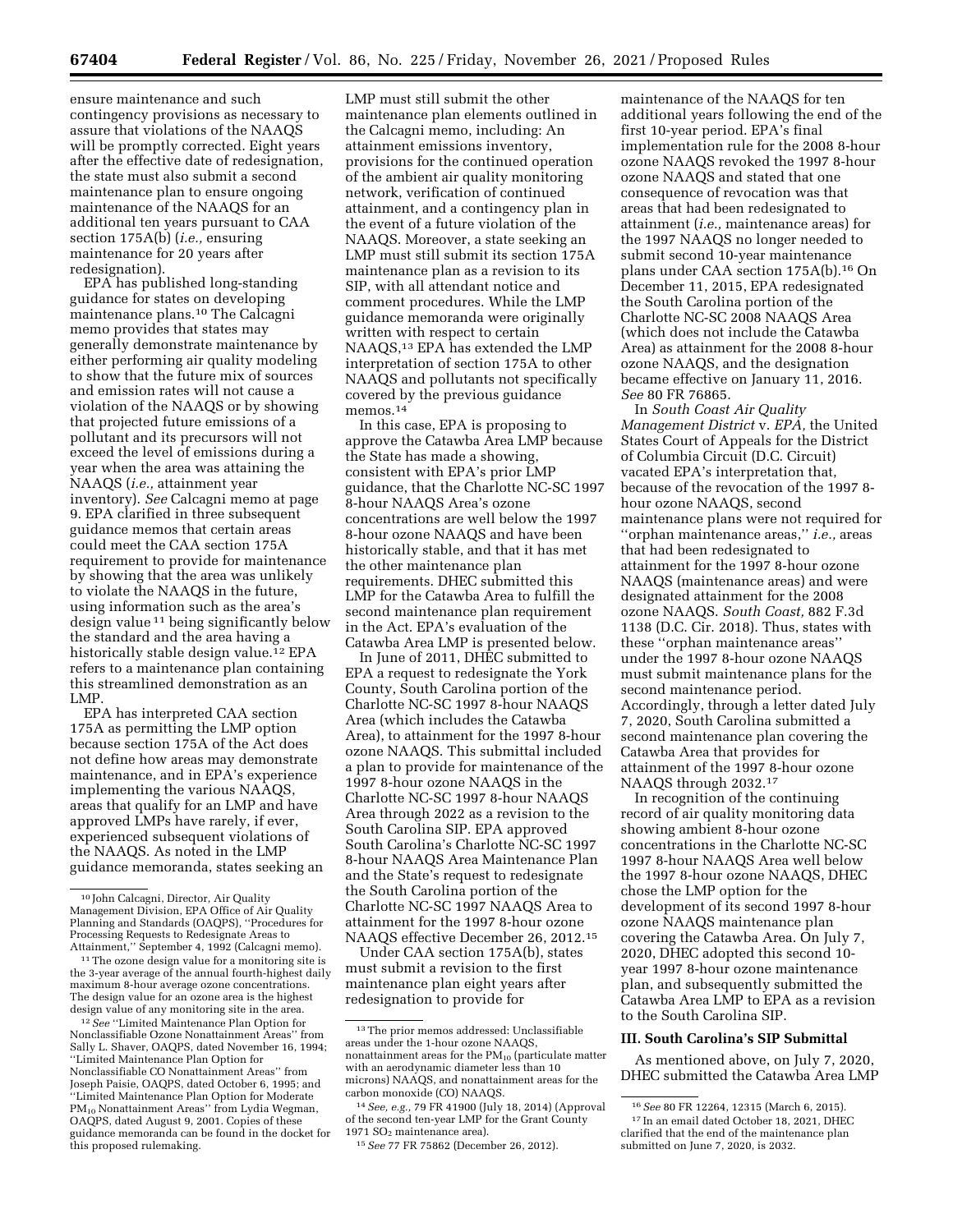to EPA as a revision to the South Carolina SIP. The submittal includes the LMP, air quality data, a summary of the previous emissions inventory and a conclusion regarding future emission levels, and attachments, as well as certification of adoption of the plan by DHEC. Attachments to the plan include documentation of notice, opportunity for hearing and public participation prior to adoption of the plan by DHEC on July 7, 2020, and state legal authority. The LMP notes that South Carolina's LMP submittal for the remainder of the 20-year maintenance period for the Catawba Area is in response to the D.C. Circuit's decision overturning aspects of EPA's Implementation Plan rule. The Catawba Area LMP does not include any additional emissions reduction measures but relies on the same emissions reduction strategy as the first 10-year Maintenance Plan that provides for the maintenance of the 1997 8-hour ozone NAAQS through 2022. Prevention of significant deterioration (PSD) requirements and control measures contained in the SIP will continue to apply, and federal measures (*e.g.,*  Federal motor vehicle control program) will continue to be implemented in the Catawba Area.

# **IV. EPA's Evaluation of South Carolina's SIP Submittal**

EPA has reviewed the Catawba Area LMP which is designed to maintain the 1997 8-hour ozone NAAQS within the Catawba Area through the end of the 20 year period beyond redesignation, as required under CAA section 175A(b).

As discussed below, the Catawba Area's impact on the larger Charlotte NC-SC 1997 8-hour NAAQS Area is very limited due to its size, population, and emissions profile. In addition, the monitoring values in the Charlotte NC-SC 1997 8-hour NAAQS Area, including the Catawba Area, are well below the NAAQS. As a result, EPA is proposing to approve the Catawba Area LMP as meeting the 175A requirements. The following is a more detailed summary of EPA's interpretation of the section 175A requirements 18 and EPA's evaluation of how each requirement is met.

# *A. Area Characteristics*

The Catawba Indian Nation tribal lands are comprised of a total of approximately 1,000 acres, in two sections along the Catawba River in the eastern portion of York County, South Carolina.19 The total Catawba Indian

Nation population is 3,370 (2010 Census), however, based on recent census estimates, the population of the Reservation is only 1,288 with 517 housing units within the Reservation.20 According to the 2019 census estimates, the total York County population is 280,979, and the Reservation is home to 0.46 percent of York County's population.21 The Reservation is a residential area which contains no industry, no limited access highways or transportation facilities, and only a few miles of secondary roads. There is a boat ramp but there are no airports, helipads, railroad tracks, or associated facilities. The Reservation has no shopping centers or industrial sites. The only community facilities, which are of modest size, are the Tribal offices and the Senior Center.

# *B. Attainment Emissions Inventory*

For maintenance plans, a state should develop a comprehensive, accurate inventory of actual emissions for an attainment year to identify the level of emissions which is sufficient to maintain the NAAQS. A state should develop this inventory consistent with EPA's most recent guidance on emissions inventory development. For ozone, the inventory should be based on typical summer day emissions of VOC and  $NO<sub>X</sub>$ , as these pollutants are precursors to ozone formation.

The 175A maintenance plan approved by EPA included an attainment inventory for the South Carolina portion of the Charlotte NC-SC 1997 8-hour NAAQS Area that reflects typical summer day VOC and  $NO<sub>X</sub>$  emissions in 2010.22 As previously mentioned, the Catawba Area is included in the South Carolina portion of the Charlotte NC-SC 1997 8-hour NAAQS Area.

Because the Catawba Nation Reservation is a small residential area, both geographically and in population, with no industrial sites, no limited access highways, no transportation facilities, and no point sources of ozone

20*See* Catawba Reservation, U.S. Census Bureau, 2015–2019 American Community Survey 5-Year Estimates, available at *[https://www.census.gov/](https://www.census.gov/tribal/index.html?aianihh=0525) [tribal/index.html?aianihh=0525.](https://www.census.gov/tribal/index.html?aianihh=0525)* 

21 *Id., see also [https://www.census.gov/](https://www.census.gov/quickfacts/yorkcountysouthcarolina)  [quickfacts/yorkcountysouthcarolina](https://www.census.gov/quickfacts/yorkcountysouthcarolina)* (showing York County, South Carolina with a 2019 estimated population of 280,979 and a 2020 census population of 282,090).

22*See* 77 FR 68087 (November 15, 2012) and 77 FR 75862 (December 26, 2012). 23*See* Calcagni memo.

precursors, there are no estimates of VOC and  $\rm{NO_{X}}$  emissions from the Catawba Area. Given the unique nature of the Catawba Area and the air quality analysis in section IV.C, below, EPA does not believe that a detailed accounting of attainment level emissions is necessary in this instance.

# *C. Maintenance Demonstration*

The maintenance demonstration requirement is considered to be satisfied in a LMP if the state can provide sufficient weight of evidence indicating that air quality in the area is well below the level of the NAAQS, that past air quality trends have been shown to be stable, and that the probability of the area experiencing a violation over the second 10-year maintenance period is low.23 These criteria are evaluated below with regard to the Catawba Area.

# 1. Evaluation of Ozone Air Quality Levels

To attain the 1997 8-hour ozone NAAQS, the three-year average of the fourth-highest daily maximum 8-hour average ozone concentrations (design value) at each monitor within an area must not exceed 0.08 ppm. Based on the rounding convention described in 40 CFR part 50, Appendix I, the NAAQS is attained if the design value is 0.084 ppm or below. At the time of submission, EPA evaluated quality assured and certified 2016–2018 monitoring data and determined that the highest design value for the Charlotte NC-SC 1997 8 hour NAAQS Area was 0.070 ppm, or 83 percent of the level of the 1997 8 hour ozone NAAQS (measured at the University Meadows monitor in Mecklenburg, North Carolina (AQS ID: 37–119–0046)), and the design value for the Catawba Area monitor (AQS ID: 45– 091–8801) was 0.064 ppm, or 76 percent of the level of the 1997 8-hour ozone NAAQS. Based on quality assured and certified monitoring data for 2018–2020, the current, highest design value for the Charlotte NC-SC 1997 8-hour NAAQS Area is 0.067 ppm, or 80 percent of the level of the 1997 8-hour ozone NAAQS (measured at the University Meadows monitor and the Garinger High School Monitor in Mecklenburg, NC (AQS ID: 37–119–0041)), and the current design value for the Catawba Area monitor is 0.062 ppm, or 74 percent of the level of the 1997 8-hour ozone NAAQS. Consistent with prior guidance, EPA believes that if the most recent air quality design value for the area is at a level that is well below the NAAQS (*e.g.,* below 85 percent of the NAAQS, or in this case below 0.071 ppm), then

<sup>18</sup>*See* Calcagni memo.

<sup>19</sup>As described in the July 7, 2020 Submittal, the Catawba Area consists of two tracts of land along

the Catawba River with a total land base of approximately 1,000 acres, which comprises only 0.002 percent of the land area of York County. *See*  Technical Support Document for Charlotte-Rock Hill, NC-SC Area Designations for the 2008 Ozone National Ambient Air Quality Standards, available at *[https://www.regulations.gov/search?filter=EPA-](https://www.regulations.gov/search?filter=EPA-HQ-OAR-2008-0476-0642)[HQ-OAR-2008-0476-0642.](https://www.regulations.gov/search?filter=EPA-HQ-OAR-2008-0476-0642)*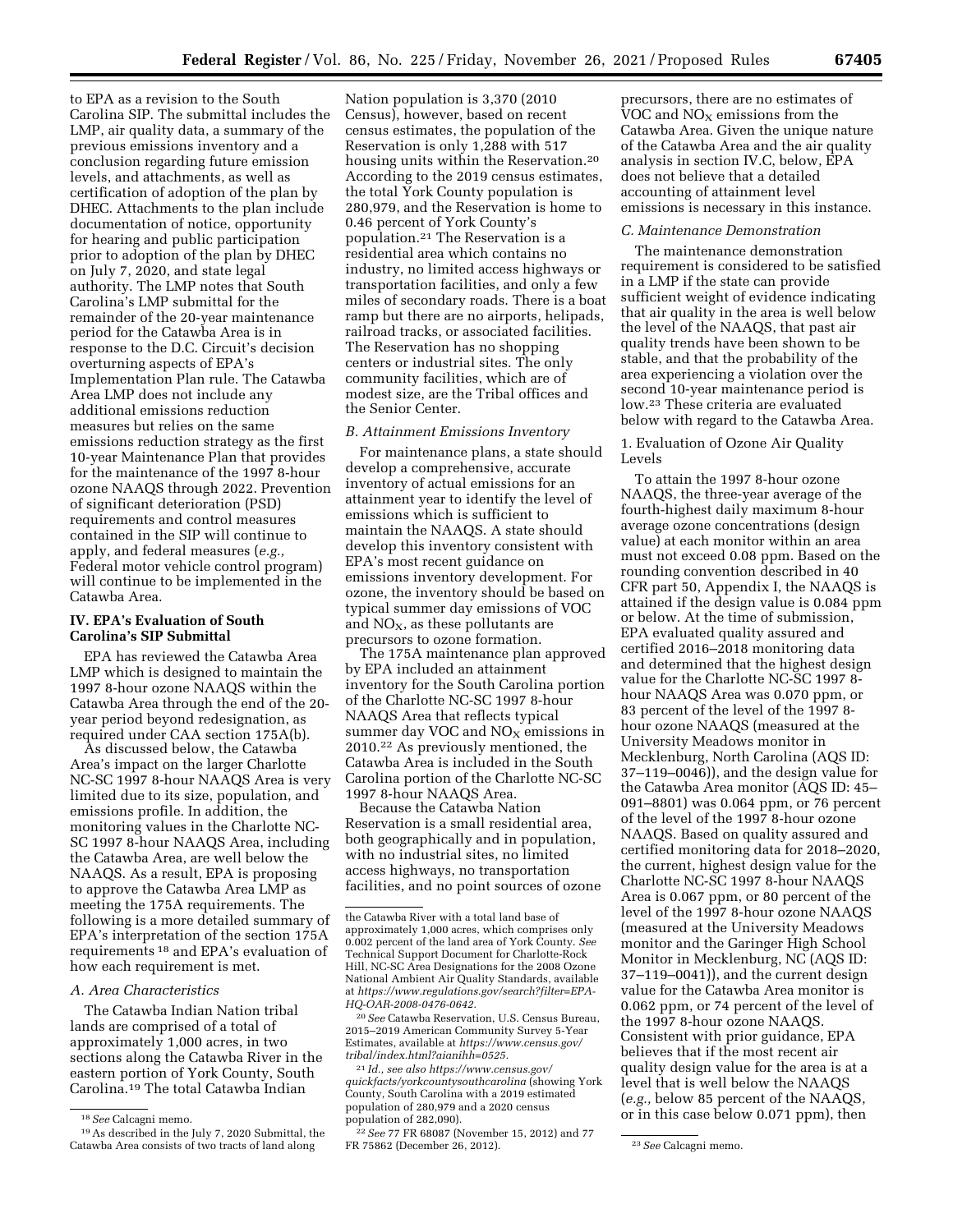EPA considers the state to have met the section 175A requirement for a demonstration that the area will maintain the NAAQS for the requisite period. Such a demonstration assumes continued applicability of prevention of significant deterioration requirements and any control measures already in the

SIP and that Federal measures will remain in place through the end of the second 10-year maintenance period, absent a showing consistent with section 110(l) that such measures are not necessary to assure maintenance.

Table 3 presents the design values for each monitor in the Charlotte NC-SC 1997 8-hour NAAQS Area over the

2008–2020 period. As shown in Table 3, all sites have been below the level of the 1997 8-hour ozone NAAQS since the area was redesignated to attainment, and the most current design value is below the level of 85 percent of the NAAQS, consistent with prior LMP guidance.

TABLE 3—1997 8-HOUR OZONE NAAQS DESIGN VALUES (DV) (PPM) AT MONITORING SITES IN THE CHARLOTTE NC-SC 1997 NAAQS AREA FOR THE 2008–2020 TIME PERIOD

| Location             | County (state)/tribal land | AQS site<br>ID | $2008 -$<br>2010<br>DV | $2009 -$<br>2011<br>DV | $2010 -$<br>2012<br>DV | $2011 -$<br>2013<br>DV | $2012 -$<br>2014<br>DV | $2013 -$<br>2015<br>DV | $2014-$<br>2016<br>DV | $2015 -$<br>2017<br>DV | $2016 -$<br>2018<br>DV | $2017 -$<br>2019<br>DV | $2018 -$<br>2020<br>DV |
|----------------------|----------------------------|----------------|------------------------|------------------------|------------------------|------------------------|------------------------|------------------------|-----------------------|------------------------|------------------------|------------------------|------------------------|
| Catawba Area Monitor | Catawba Indian Nation      | 45-091-8801    | $(*)$                  |                        |                        | 4 <sup>†</sup>         | 4 <sup>2</sup>         | 4 <sup>k</sup>         | $(*)$                 | $(*)$                  | 0.064                  | 0.064                  | 0.062                  |
| Arrowood             | Mecklenburg (NC)           | 37-119-1005    | 0.073                  | 0.076                  | 0.077                  | 0.072                  | 0.066                  | $4*1$                  | $4*$                  | $1*1$                  | $4*$                   | $4*$                   | $(x*)$                 |
| Crouse               | Lincoln (NC)               | 37-109-0004    | 0.072                  | 0.071                  | 0.075                  | 0.072                  | 0.068                  | 0.065                  | 0.067                 | 0.067                  | 0.065                  | 0.064                  | 0.060                  |
| Enochville           | Rowan (NC)                 | 37-159-0022    | 0.077                  | 0.076                  | 0.077                  | 0.072                  | $1***$                 | $1***$                 | /***\                 | /***\                  | /***                   | $1 + + +$              | $#**$                  |
| Garinger High School | Mecklenburg (NC)           | 37-119-0041    | 0.078                  | 0.079                  | 0.083                  | 0.078                  | 0.070                  | 0.068                  | 0.069                 | 0.069                  | 0.068                  | 0.070                  | 0.067                  |
| County Line          | Mecklenburg (NC)           | 37-117-1009    | 0.082                  | 0.078                  | 0.083                  | 0.078                  | 0.073                  | 0.067                  | /****\                | $1$ ****               | /****                  | /****'                 | /****'                 |
| University Meadows   | Mecklenburg (NC)           | 37-119-0046    | /****'                 | /****'                 | /****                  | $1 + + + +$            | /****'                 | /****'                 | 0.070                 | 0.070                  | 0.070                  | 0.069                  | 0.067                  |
| Rockwell             | Rowan (NC)                 | 37-159-0021    | 0.077                  | 0.075                  | 0.078                  | 0.073                  | 0.068                  | 0.064                  | 0.065                 | 0.064                  | 0.062                  | 0.062                  | 0.061                  |
| Monroe School        | Union (NC)<br>             | 37-179-0003    | 0.072                  | 0.070                  | 0.073                  | 0.070                  | 0.068                  | 0.065                  | 0.068                 | 0.067                  | 0.068                  | 0.068                  | 0.063                  |

\*The ozone monitor in the Catawba Indian Nation (AQS Site ID 45–091–8801) began operation for the 2016 ozone season.<br>\*\*The Arrowood monitor in Mecklenburg County (AQS Site ID 37–119–1005) was shut down in 2014.<br>\*\*\*The Enoc

Therefore, the Catawba Area is eligible for the LMP option, and EPA proposes to find that the long record of monitored ozone concentrations that attain the NAAQS, together with the continuation of existing VOC and  $NO<sub>X</sub>$ emissions control programs in the Charlotte NC-SC 1997 8-hour NAAQS Area, adequately provide for the maintenance of the 1997 8-hour ozone NAAQS in the Catawba Area through the second 10-year maintenance period and beyond.

Additional supporting information that the Area is expected to continue to maintain the NAAQS can be found in projections of future year design values that EPA recently completed for the Revised Cross-State Air Pollution Rule Update for the 2008 Ozone NAAQS that EPA finalized on April 30, 2021.24 Those projections, made for the year 2023, show that the maximum design value for the Charlotte NC-SC 1997 Ozone Area is expected to be 60.3 ppb and the maximum design value of the Catawba Area monitor is expected to be 53.3 ppb. EPA is not proposing to make any finding in this action regarding

interstate transport obligations for any state.

# 2. Stability of Ozone Levels

As discussed above, the Charlotte NC-SC 1997 8-hour NAAQS Area has maintained air quality below the 1997 8 hour ozone NAAQS over the past eleven design values. Additionally, the design value data shown in Table 3 illustrates that ozone levels have been relatively stable over this timeframe, with a modest downward trend. For example, the data in Table 3 indicates that the largest, year over year change in design value at any one monitor during these eleven years was 0.008 ppm which occurred between the 2013 design value and the 2014 design value, representing approximately a 10 percent decrease at monitor 37–119–0041 (Garinger High School). Furthermore, there is an overall downward trend in design values for the Charlotte NC-SC 1997 8-hour NAAQS Area. *See, e.g.,* Table 1, above, data for monitor 37–159–0021 (Rockwell)0.016 ppm, or 20.8 percent). This downward trend in ozone levels, coupled with the relatively small, year-over-year variation in ozone design values, makes it reasonable to conclude that the Catawba Area will not exceed the 1997 8-hour ozone NAAQS during the second 10 year maintenance period.

# *D. Monitoring Network and Verification of Continued Attainment*

EPA periodically reviews the ozone monitoring networks operated and maintained by the states in accordance with 40 CFR part 58. The network plans,

which are submitted annually to EPA, are consistent with the ambient air quality monitoring network assessment. It is important to note that the Charlotte NC-SC 1997 8-hour NAAQS Area was designated nonattainment due to violating monitors in the North Carolina portion of that area and that South Carolina has never operated any part 58 monitors in the Charlotte NC-SC 1997 8 hour NAAQS Area.25 26 North Carolina operates a network plan with multiple monitors within the boundary of the Charlotte NC-SC 1997 8-hour NAAQS Area. The annual network plan developed by North Carolina follows a public notification and review process. EPA has reviewed and approved the North Carolina's 2020 Ambient Air Monitoring Network Plan (''2020 Annual Network Plan'') which addresses the relevant monitors used to determine attainment for the Charlotte NC-SC 1997 8-hour NAAQS Area.27

27*See* October 30, 2020, letter and approval from Caroline Freeman, Director, Air and Radiation Division, EPA Region 4 to Mike Abraczinskas, Director, Division of Air Quality, North Carolina

<sup>24</sup>On April 30, 2021, EPA published the final Revised Cross-State Air Pollution Rule (CSAPR) Update (RCU) using updated modeling that focused on analytic years 2023 and 2028 and an ''interpolation'' analysis of these modeling results to generate air quality and contribution values for the 2021 analytic year. *See* 86 FR 23054. *[https://](https://www.govinfo.gov/content/pkg/FR-2021-04-30/pdf/2021-05705.pdf) [www.govinfo.gov/content/pkg/FR-2021-04-30/pdf/](https://www.govinfo.gov/content/pkg/FR-2021-04-30/pdf/2021-05705.pdf)  [2021-05705.pdf.](https://www.govinfo.gov/content/pkg/FR-2021-04-30/pdf/2021-05705.pdf)* This modeling included projected ozone design values for ozone monitors in the Catawba Area and Charlotte SC-NC maintenance areas.

<sup>25</sup>*See* 69 FR 23858 (April 30, 2004) for the final designation action for the 1997 8-hour ozone NAAQS and *[https://www.epa.gov/ground-level](https://www.epa.gov/ground-level-ozone-pollution/1997-ozone-national-ambient-air-quality-standards-naaqs-nonattainment)[ozone-pollution/1997-ozone-national-ambient-air](https://www.epa.gov/ground-level-ozone-pollution/1997-ozone-national-ambient-air-quality-standards-naaqs-nonattainment)[quality-standards-naaqs-nonattainment](https://www.epa.gov/ground-level-ozone-pollution/1997-ozone-national-ambient-air-quality-standards-naaqs-nonattainment)* for the monitoring data associated with the designation for the 1997 8-hour ozone NAAQS.

<sup>26</sup>South Carolina maintains one monitor in York County. Although that monitor is near the maintenance boundary, it is not used to determine compliance of the Charlotte NC-SC 1997 8-hour NAAQS Area with the 1997 8-hour ozone NAAQS because it is not located within the maintenance area.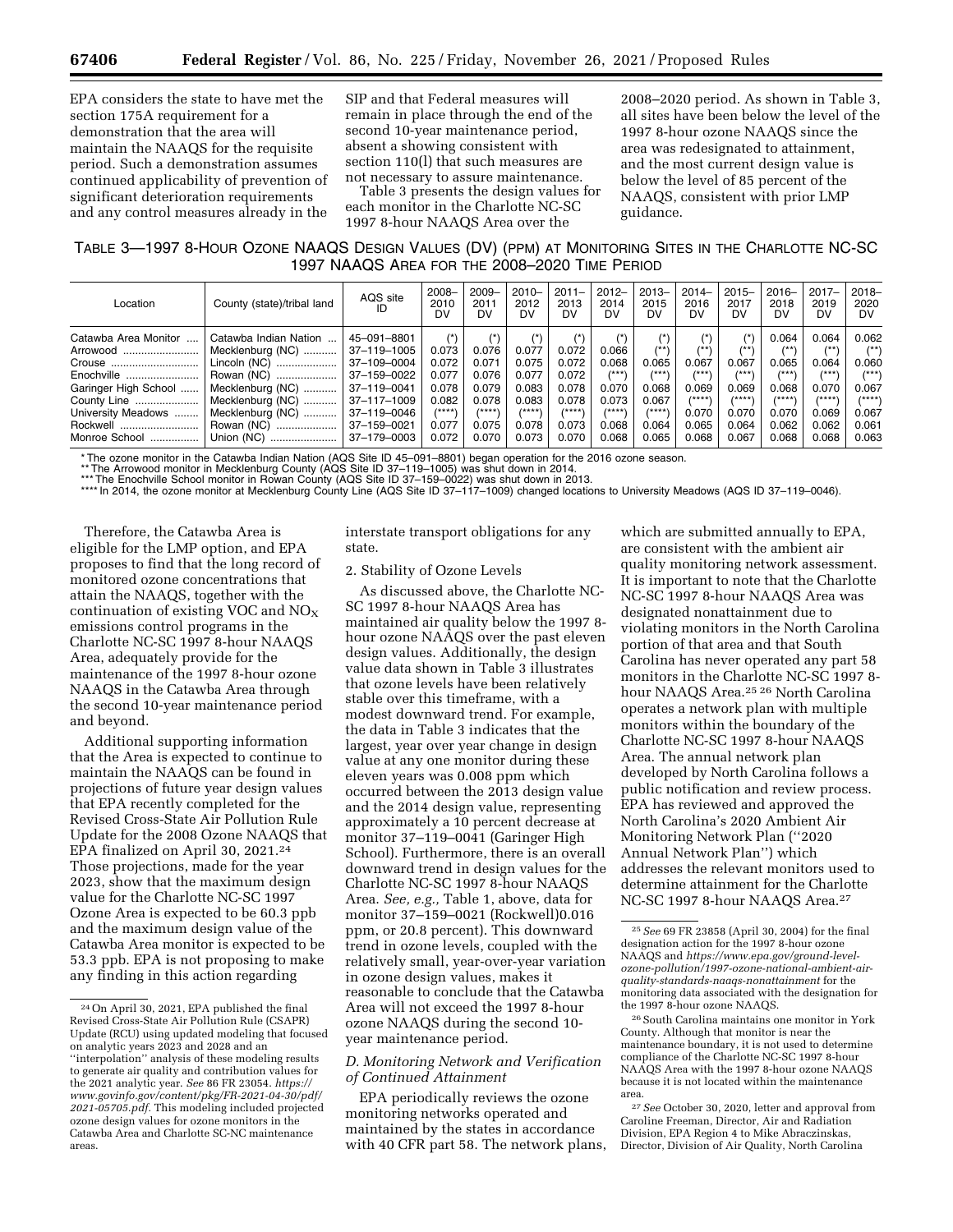Separately, North Carolina has committed to maintain the monitoring network that is used to monitor ozone for compliance with the 1997 8-hour ozone NAAQS, which includes the monitors within the North Carolina portion of the Charlotte NC-SC 1997 8 hour NAAQS Area.<sup>28</sup>

Subsequent to the nonattainment designation for the 1997 8-hour ozone NAAQS, the Catawba Indian Nation, under a CAA section 103 grant agreement with EPA, erected and operates a monitor in the Catawba Area. EPA provides oversight of the Catawba Indian Nation's operation of this monitor through normal grant monitoring activities on annual basis.

To verify the attainment status of the Area over the maintenance period, the maintenance plan should contain provisions for continued operation of an appropriate, EPA-approved monitoring network in accordance with 40 CFR part 58. As noted above, North Carolina's 2020 Annual Network Plan, which covers the monitors within the Charlotte NC-SC 1997 8-hour NAAQS Area, has been approved by EPA in accordance with 40 CFR part 58, and North Carolina has committed to continue to maintain a network in accordance with EPA requirements. Although South Carolina does not operate any part 58 monitors in the Charlotte NC-SC 1997 8-hour NAAQS Area, the State commits to continue operating an approved ozone monitoring network near the South Carolina portion of that area; commits to consult with the EPA prior to making changes to the existing monitoring network should changes become necessary in the future; and acknowledges the obligation to meet monitoring requirements in compliance with 40 CFR part 58.29 EPA proposes to find that there is an adequate ambient air quality monitoring network in the Charlotte NC-SC 1997 8-hour NAAQS Area to verify continued attainment of the 1997 8-hour ozone NAAQS.

## *E. Contingency Plan*

Section 175A(d) of the CAA requires that a maintenance plan include contingency provisions. The purpose of such contingency provisions is to prevent future violations of the NAAQS or to promptly remedy any NAAQS violations that might occur during the maintenance period. These contingency measures are required to be implemented expeditiously once they

are triggered by a future violation of the NAAQS or some other trigger. The state should identify specific triggers which will be used to determine when the contingency measures need to be implemented.

The trigger identified in the Catawba Area LMP is a Quality Assured/Quality Controlled (QA/QC) violating design value of the 1997 8-hour ozone NAAQS within or near the Charlotte NC-SC 1997 8-hour NAAQS Area.30 If this trigger is activated, the maintenance plan requires South Carolina to conduct analyses to determine the emission control measures that will be necessary for attaining or maintaining the 1997 8-hour ozone NAAQS. The maintenance plan outlines the steps that South Carolina must conduct to determine control measures, including verification and analysis of data related to the exceedance, and possible causes. South Carolina will adopt and implement appropriate contingency measures tailored to the specific circumstances of the violation (or increased concentrations) within 24 months after a triggering event.31 32

EPA proposes to find that the contingency provisions in South Carolina's second maintenance plan for the 1997 8-hour ozone NAAQS meet the requirements of the CAA section  $175A(d)$ .

#### *F. Conclusion*

EPA proposes to find that the Catawba Area LMP for the 1997 8-hour ozone

31As stated above, the Catawba Area LMP contains the same contingency measures that were included in the first 10-year maintenance plan, as tailored to the Catawba Area. For example, some contingency measures included only in the first 10 year LMP would have limited emissions reductions or were not applicable based on the characteristics of the Catawba Area (for example, alternative fuel programs for fleet vehicle operations, as there are no vehicle fleets in the Catawba Area). In addition, South Carolina added a provision to work closely with the York County Air Coalition for outreach and stakeholder input, contingency measure support, and community emission reduction efforts, which is a logical extension in recognition that this LMP is for a subset of the larger South Carolina portion of the Charlotte NC-SC 1997 8-hour NAAQS Area.

32See the Contingency Plan section of the Catawba Area LMP for further information regarding the contingency plan, including measures that South Carolina will consider for adoption if the trigger is activated, as well as additional steps and notification to EPA if DHEC determines additional time than 24 months is necessary to implement specific contingency measures.

NAAQS includes an approvable update of various elements of the initial EPAapproved Maintenance Plan for the 1997 8-hour ozone NAAQS. EPA also proposes to find that the Catawba Area qualifies for the LMP option and adequately demonstrates maintenance of the 1997 8-hour ozone NAAQS through the documentation of monitoring data showing maximum 1997 8-hour ozone levels below the NAAQS and historically stable design values. EPA believes the Catawba Area LMP, which retains existing control measures in the SIP, is sufficient to provide for maintenance of the 1997 8 hour ozone NAAQS in the Catawba Area over the second maintenance period (*i.e.,* through 2032) and thereby satisfies the requirements for such a plan under CAA section 175A(b). EPA is therefore proposing to approve South Carolina's July 7, 2020, submission of the Catawba Area LMP as a revision to the South Carolina SIP.

### **V. Transportation Conformity and General Conformity**

Transportation conformity is required by section 176(c) of the CAA. Conformity to a SIP means that transportation activities will not produce new air quality violations, worsen existing violations, or delay timely attainment of the NAAQS. *See*  CAA  $176(c)(1)(A)$  and (B). EPA's transportation conformity rule at 40 CFR part 93 subpart A requires that transportation plans, programs, and projects conform to SIPs and establishes the criteria and procedures for determining whether they conform. The conformity rule generally requires a demonstration that emissions from the Regional Transportation Plan (RTP) and the Transportation Improvement Program (TIP) are consistent with the motor vehicles emissions budget (MVEB) contained in the control strategy SIP revision or maintenance plan. *See* 40 CFR 93.101, 93.118, and 93.124. A MVEB is defined as ''the portion of the total allowable emissions defined in the submitted or approved control strategy implementation plan revision or maintenance plan for a certain date for the purpose of meeting reasonable further progress milestones or demonstrating attainment or maintenance of the NAAQS, for any criteria pollutant or its precursors, allocated to highway and transit vehicle use and emissions.'' *See* 40 CFR 93.101.

Under the conformity rule, LMP areas may demonstrate conformity without a regional emissions analysis. *See* 40 CFR 93.109(e). On October 9, 2012, EPA made a finding that the MVEBs for the first 10 years of the 1997 8-hour ozone

Department of Environmental Quality, available in the docket for this proposed action.

<sup>28</sup>*See* 78 FR 72036 (December 2, 2013), 78 FR 45152 (July 26, 2013).

<sup>29</sup>*See* South Carolina's July 7, 2020, SIP submittal at page 7.

<sup>30</sup> If QA/QC data indicates a violating design value for the 8-hour ozone NAAQS, then the triggering event will be the date of the design value violation, and not the final QA/QC date. However, if initial monitoring data indicates a possible design value violation but later QA/QC indicates that a NAAQS violation did not occur, then a triggering event will not have occurred, and contingency measures will not need to be implemented.